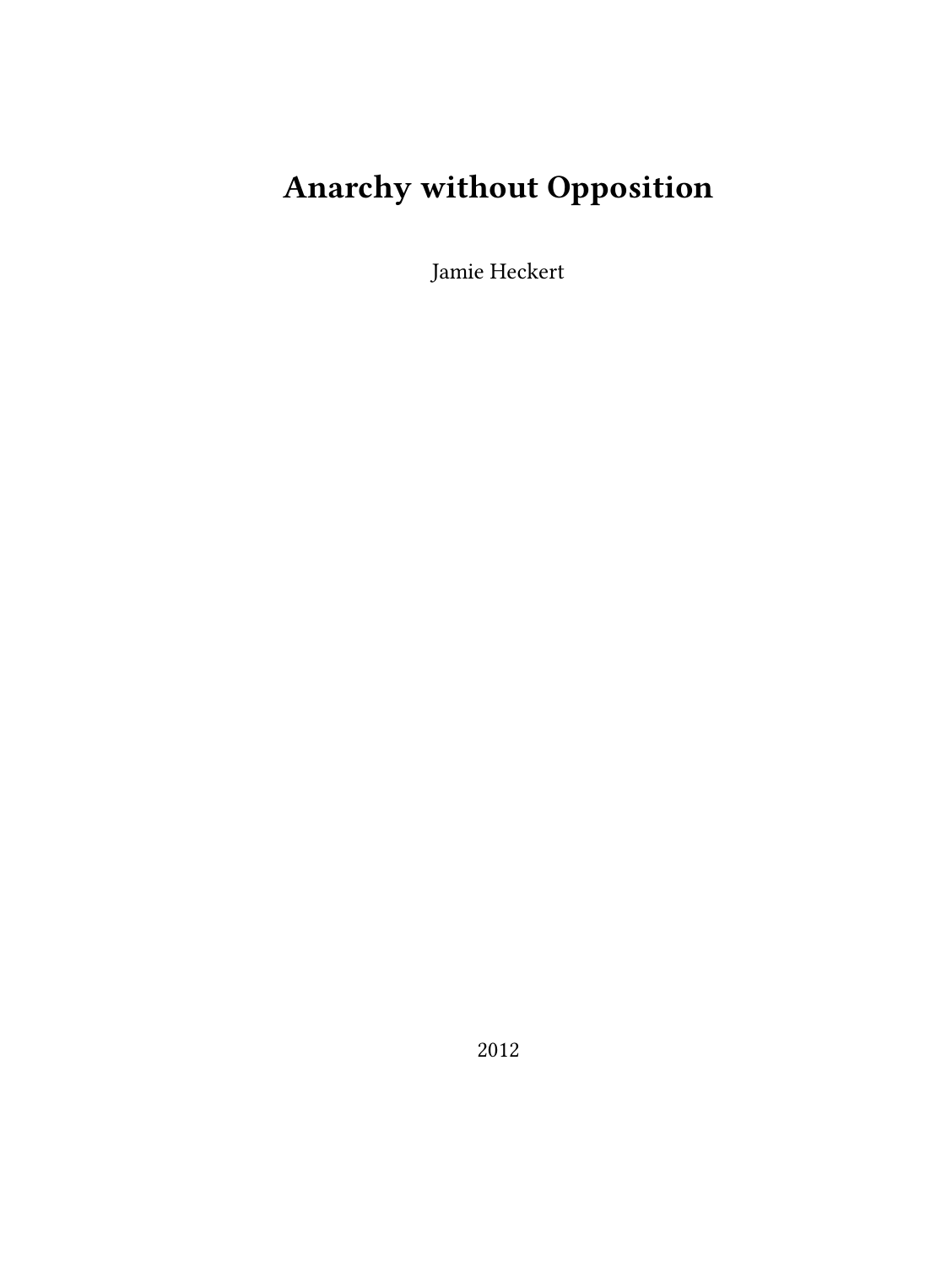## **Contents**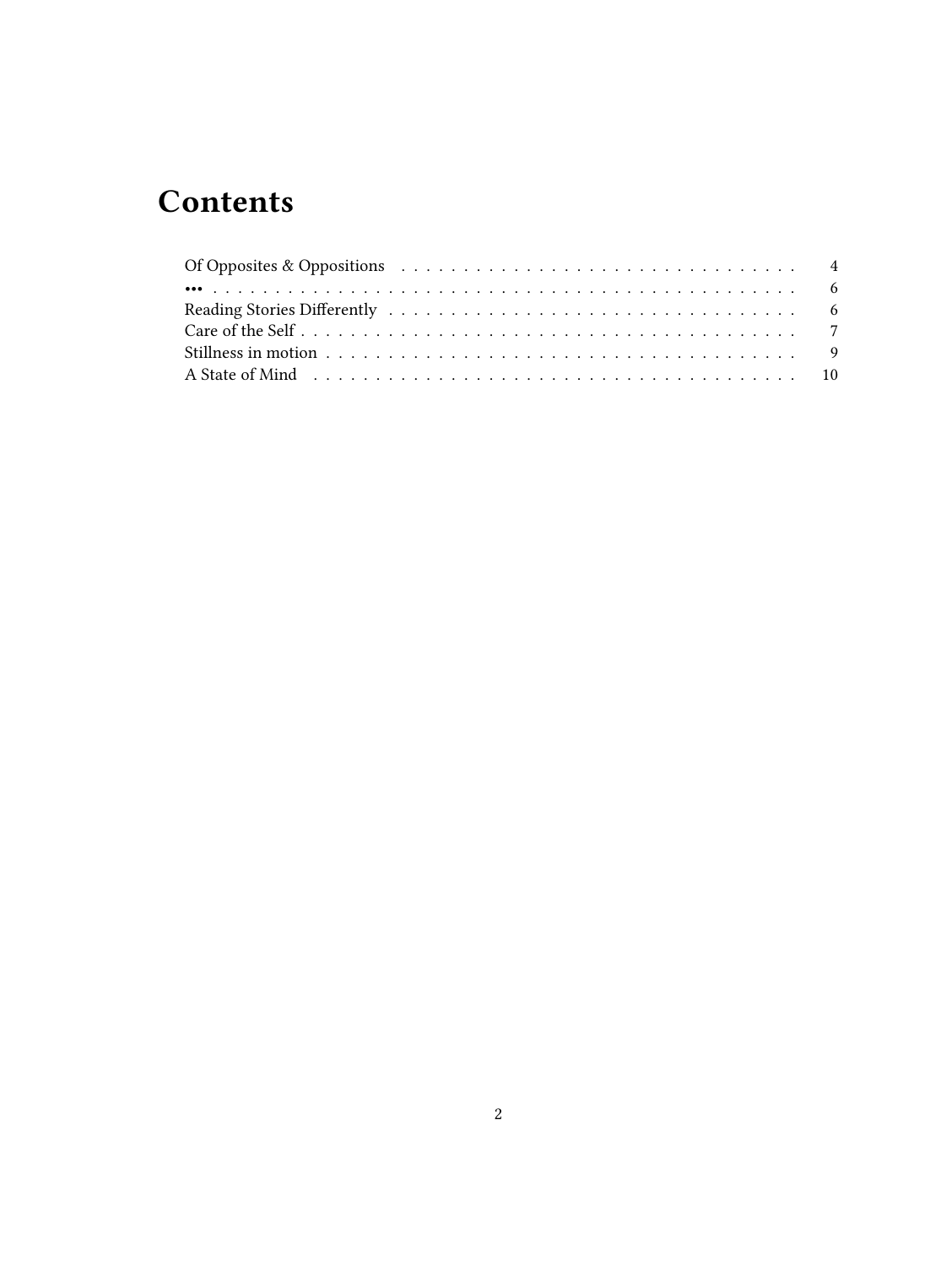To oppose something is to maintain it. —Ursula K. Le Guin, The Left Hand of Darkness

I have a memory. It was 1984: a presidential election year in the United States. We had a mock election in school. To learn about the process? To start practicing early? I was eight years old. Only one person in our class voted for Walter Mondale against Ronald Reagan. When these results were read aloud, the girl in front of me turned around and pointedly asked, "It was you, wasn't it?" It wasn't.

After school (that day? another?) a boy from my class asked me if I was a Democrat or a Republican. When I said, "Neither," he was perplexed. "You have to be one or the other," he responded, with all the assurance of one stating an obvious and unquestionable Truth. "Well I'm not," I insisted. I knew you didn't have to be; my parents voted, but they didn't identify themselves with either party. In my mind's eye, this boy's face screws up with outraged and frustrated disbelief. "You have to be one or the other!"

Democrat or Republican? Gay or straight? Man or woman? Capitalist or anticapitalist? Anarchist or archist?

Us or them?

I have a memory from a very different time and place: London, 2002. I traveled down from Edinburgh with a woman from ACE, the social centre we were involved in, to attendQueeruption. It was my first queer anarchist event. On the way, I learned loads about menstruation. Once there, I remember chatting to another guy. He found out I identified as an anarchist and started asking me, were you at such and such summit protest? Nope. How about this one or that one? No. No. He looked really puzzled and maybe even asked how I could be an anarchist without converging outside the G8, WTO, IMF, or other gatherings of elites. Isn't that what anarchists do?

Anarchist politics are usually defined by their opposition to state, capitalism, patriarchy, and other hierarchies. My aim in this essay is to queer that notion of anarchism in a number of ways. To queer is to make strange, unfamiliar, weird; it comes from an old German word meaning to cross. What new possibilities arise when we learn to cross, to blur, to undermine, or overflow the hierarchical and binary oppositions we have been taught to believe in?

Hierarchy relies on separation. Or rather, the belief in hierarchy relies on the belief in separation. Neither is fundamentally true. Human beings are extrusions of the ecosystem—we are not separate, independent beings. We are interdependent bodies, embedded in a natural world itself embedded in a vast universe. Likewise, all the various social patterns we create and come to believe in are imaginary (albeit with real effects on our bodyminds). Their existence depends entirely on our belief, our obedience, our behavior. These in turn are shaped by imagined divisions. To realize that the intertwined hierarchical oppositions of hetero/homo, man/woman, whiteness/ color, mind/body, rational/emotional, civilized/savage, social/natural, and more are all imaginary is perhaps a crucial step in letting go of them. How might we learn to cross the divide that does not really exist except in our embodied minds?

This, for me, is the point of queer: to learn to see the world through new eyes, to see not only what might be possible but also what already exists (despite the illusions of hierarchy). I write this essay as an invitation to perceive anarchism, to perceive life, differently. I'm neither interested in recruiting you, nor turning you queer. My anarchism is not better than your anarchism. Who am I to judge? Nor is my anarchism already queer. It is always becoming queer. How? By learning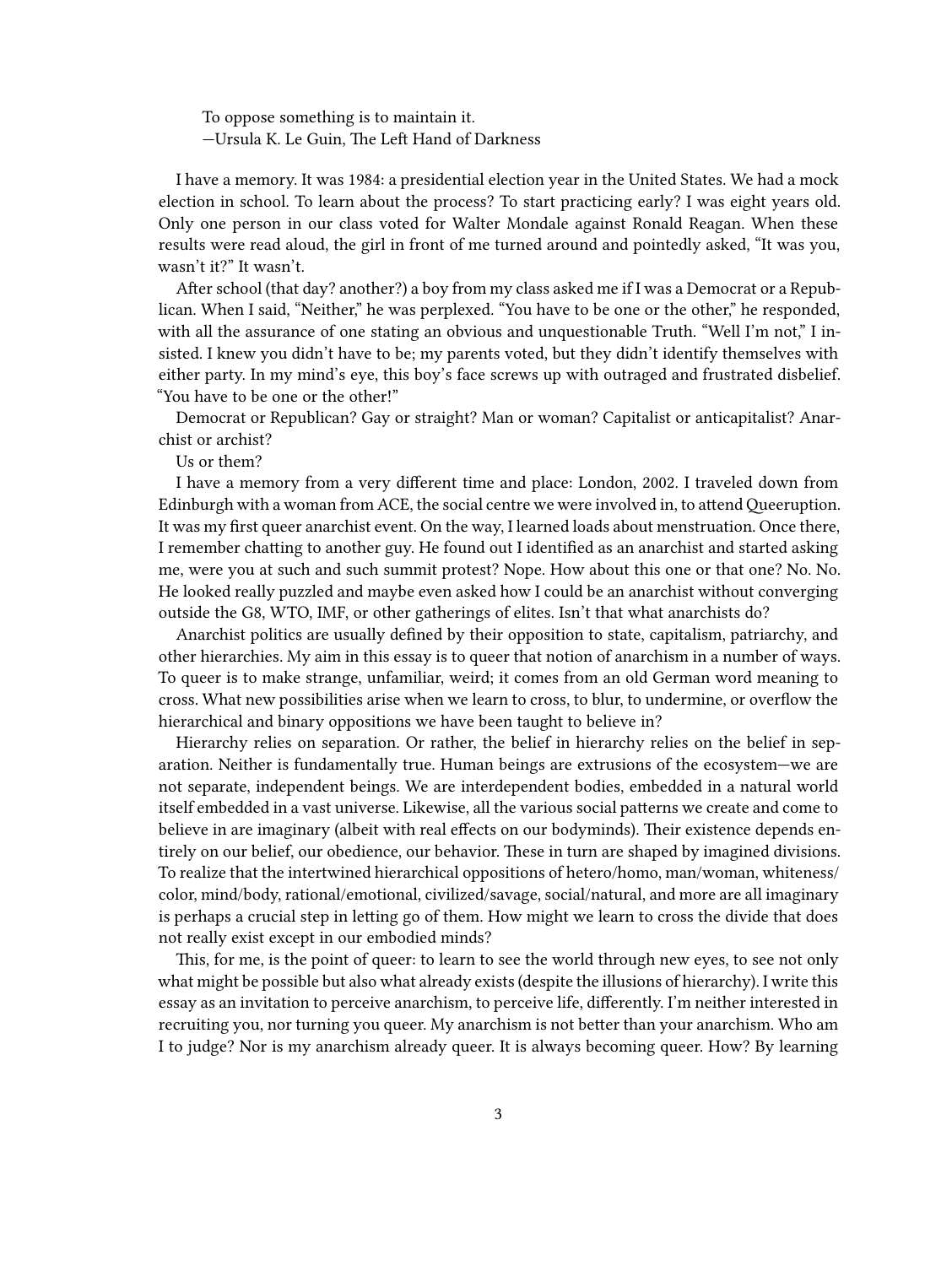to keep queering, again and again, so that my perspective, my politics, and my presence can be fresh, alive.

Queering might allow recognition that life is never contained by the boxes and borders the mind invents. Taxonomies of species or sexualities, categories of race or citizenship, borders between nations or classes or types of politics—these are fictions. They are never necessary. To be sure, fictions have their uses. Perhaps in using them, we may learn to hold them lightly so that we, in turn, are not held by them.

### <span id="page-3-0"></span>**Of Opposites & Oppositions**

…how to be one's self and yet in oneness with others, to feel deeply with all human beings and still retain one's own characteristic qualities. This seems to me to be the basis upon which the mass and the individual, the true democrat and the true individuality, man and woman, can meet without antagonism and opposition. —Emma Goldman, "The Tragedy of Women's Emancipation"

If everyone inspired by anarchism agreed exactly on what it was, how it worked and how it felt, would it still be anarchism?

Everybody on earth knowing that beauty is beautiful makes ugliness. Everybody knowing their goodness is good makes wickedness.  $-L$ ao Tzu<sup>1</sup>

I notice how often anarchism, and anarchy, is defined in opposition to the State, capitalism, and all other forms of hierarchical structure. Not domination, but liberation. Not capitalist, but (libertarian) communist. Why?

Oh, I'm not opposed to opposition! I just have some questions. One is about borders—drawing lines on a map and then claiming that they are real. Isn't this the operation at the heart of the state? And isn't this what happens when you or I want to draw a clear line between us, good anarchists, and them, evil archists? We this, they that. The questioning of borders is at the heart of queer theory.

Conventional lesbian, gay, bisexual, and transgender politics is based on opposites: we an oppressed minority and they the privileged majority. In this version, the problem is inequality and the answer is legal protection. Queer theory troubles this, suggesting instead, in my mind, that the problem comes from belief in the identities. The thing about opposites is that they depend on each other to exist: straight is not gay, gay is not straight and bisexuality still confuses people. This leads to all sorts of possibilities for control—we learn to ask ourselves and each other, is he really…? Is she really…? Am I really…? We're encouraged to believe that our sense of gender and

<sup>&</sup>lt;sup>1</sup> Lao Tzu (trans. Ursula K. Le Guin), Tao Te Ching: A Book about the Way and the Power of the Way (Boston, MA: Shambhala, 1997), 4.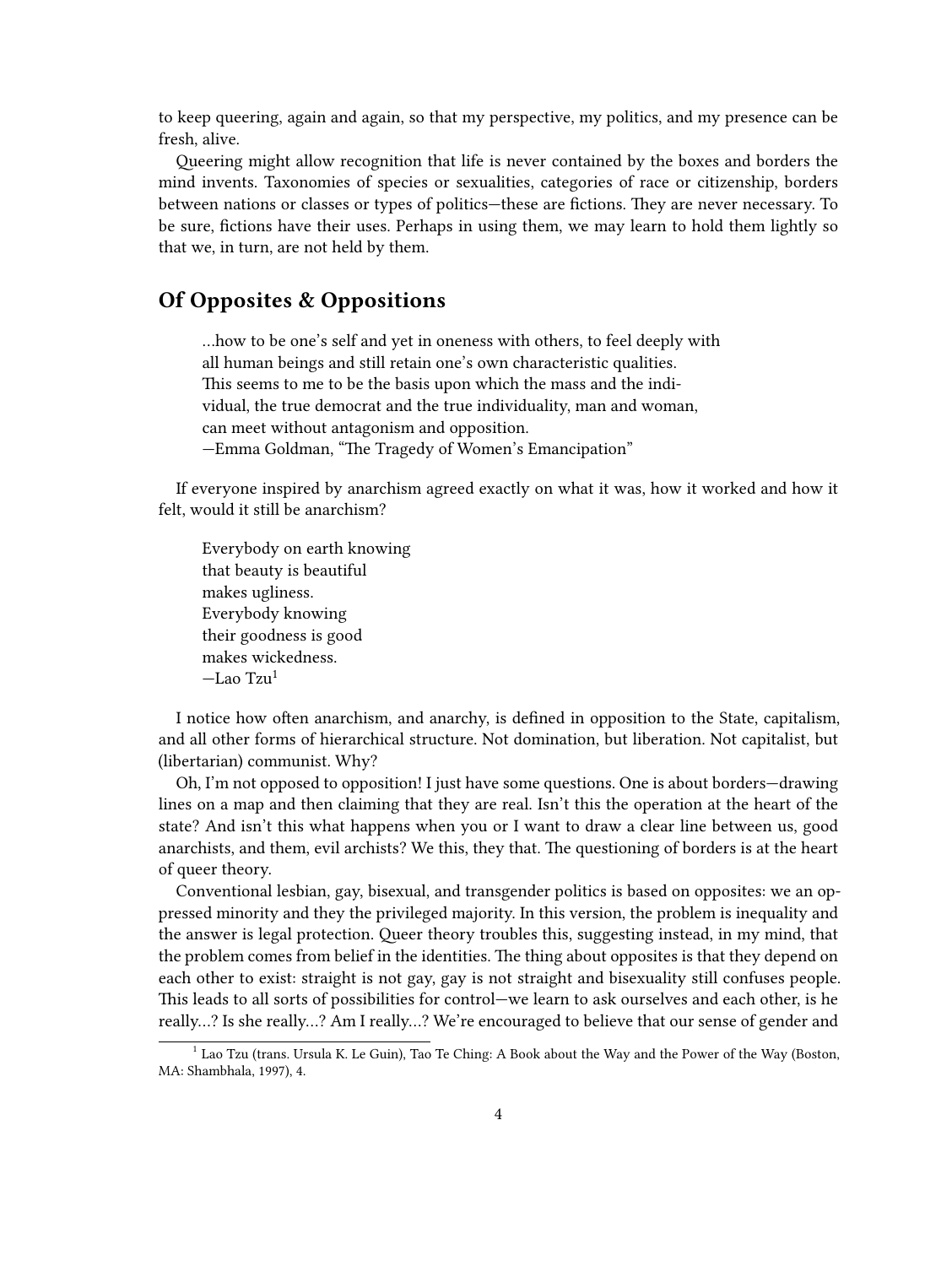who we fancy tell us who we are and where we fit in a sexual hierarchy imagined to already exist. Whereas a stateoriented LGBT politics tries to challenge the hierarchies of heter/ homo, cis/trans, while keeping the identities, queer politics might ask how the identities themselves might already be state-like with their borders and policing.

I have similar questions about anarchist and other identities. How much energy that could go into creating other-than-state-like ways of living gets lost to efforts to appear anarchist enough? I know I'm not the only one who suffers from anarcho-perfectionism! Likewise, I've seen loads of energy go into arguments about whether so and so is really anarchist or not, or such and such is really anarchism.

On the flip side, I once had a very interesting conversation with a man who owned a furniture making company. We had a lot of areas of agreement and he seemed very interested in anarchism. I suggested that when he retired he could leave his factory to all of the workers to be run as a cooperative. He responded, plaintively, "but I'm a capitalist."

What kinds of politics might become possible if we all learn to be less concerned with conforming to certain labels and more capable of listening to the complexity of our desires? My concern, here, is that opposition—a politics of opposites that push against each other, lean on each other—might get in the way of the listening.

A memory-story<sup>2</sup>: a few years ago, I lived in a former mining village outside of Edinburgh. I was greatly distressed at hearing the single working-class woman next door shouting horrific things at her children nearly every morning. She would curse at them, sometimes shouting how she hated them. It was nearly unbearable. How could I talk to her about it? Then, I took a course on non-violent communication—a strategy without opposition (more on this below). It taught me to communicate in a way that made it easier for her to hear my feelings and desires. The opportunity came when I found a ball in "my" garden (we don't own land, we are part of land) and she was in "hers." I threw the ball over the privet hedge and asked her how she was finding single parenting. "It must be hard," I said. I then told her that when I heard her shouting in the mornings I felt frightened because it reminded me of things from my own childhood.<sup>3</sup> She didn't say anything to me then, but the shouting stopped and her daughter started talking to me.

More recently, this skill again served me well. On my way to London, where I was going to speak about academia and activism, I got into a conversation about politics with a man who identified as conservative. Terrorism came up and I asked if we were any better than them; quoting a Chumbawamba t-shirt I said, "War is terrorism on a bigger budget." He looked thoughtful and a hippie-looking French guy behind him laughed and wrote it down. Then, a very big and very angry looking man stood up and asked if I had just said that war is terrorism. I nodded and he said, "I'm in the Army." He looked furious and I thought there was a good chance he might punch me. I suddenly found myself in his shoes, sensing what he might be feeling, wanting. I looked him in the eye and asked, gently, "Are you angry because you want respect for yourself and your fellow soldiers?" He looked away, his face and shoulders softening, and muttered, "I guess everyone is entitled to their opinion."

What might have happened if I had opposed him?

<sup>&</sup>lt;sup>2</sup> I borrow this term from Kristina Nell Weaver whose anarcho-buddhist geography writing reminds me that memories are not the truth of what has happened in the past, but the stories that our minds create in the present.

<sup>&</sup>lt;sup>3</sup> I've written about this in an essay. See "Fantasies of an Anarchist Sex Educator," in Anarchism and Sexuality: Ethics, Relationships and Power, ed. J. Heckert and R. Cleminson (London: Routledge, 2010).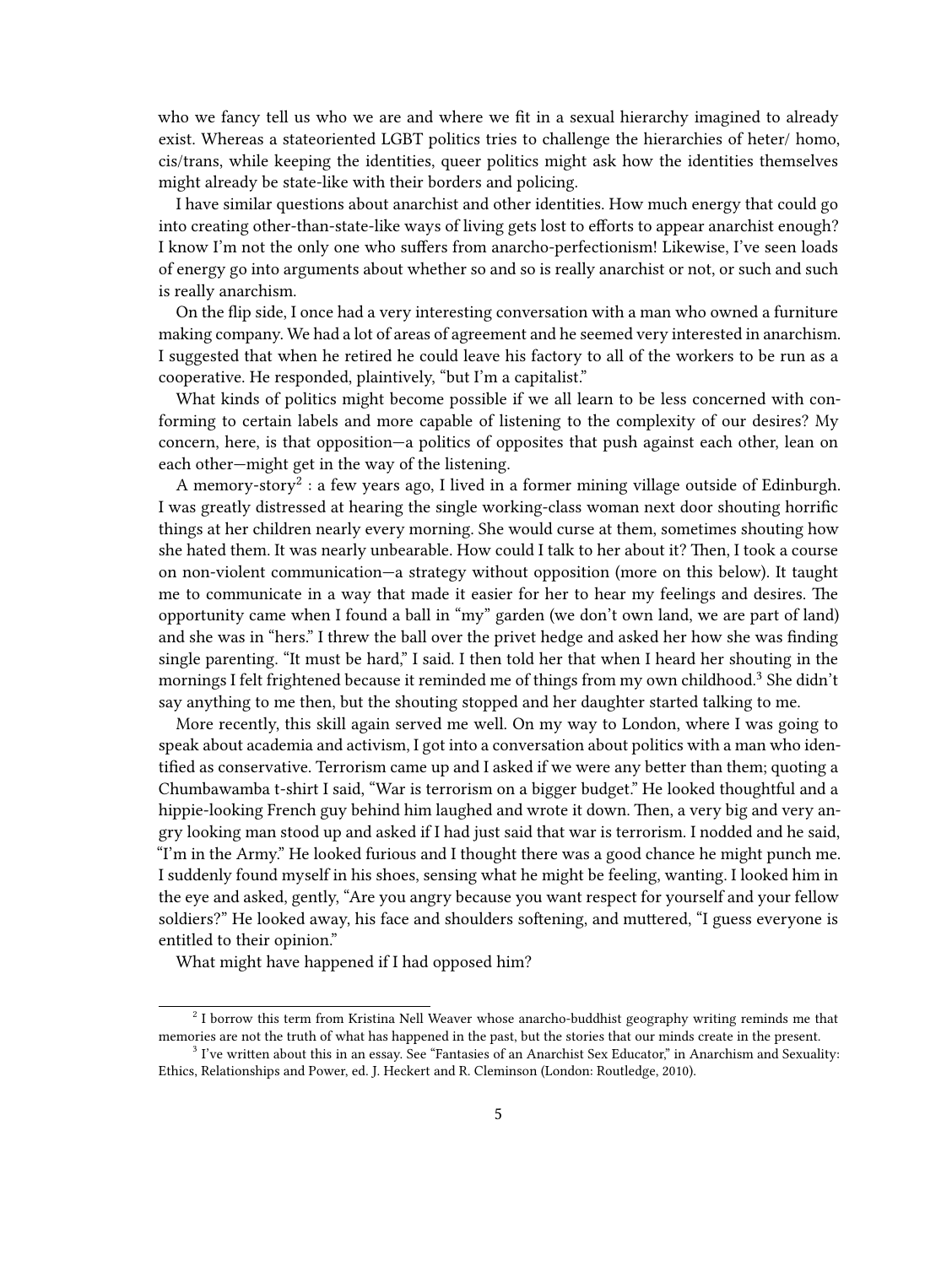What might an anarchy refusing to be contained by the borders of its opposites look like? How might anarchism be continually queered, listening across lines of identity and ideology? Now, I'm not saying that anarchism should include everything. I am saying that interesting things are likely to happen if folk inspired by anarchism make connections with folk who see things differently, who do things differently. To do so is not simply to try to convince others that anarchism is right, but perhaps even to let go of such judgments.

<span id="page-5-0"></span>**•••**

Beyond right and wrong, there is a field. I will meet you there. —Rumi

I yearn for honesty, complexity and compassion. I don't want to be asked, or told, to choose from a list of options already defined, already decided, already judged. I want to have a discussion. Connection. Intercourse. A chance to listen and to be listened to: giving and receiving, receiving and giving. Let's experience different possibilities for identities, for relationships, for politics. Let's meet.

It is this which draws me again and again to anarchism. And not just to anarchism; I am too promiscuous for that.<sup>4</sup> My anarchism has no straight lines, no borders, no purity, no opposites. No living things do. And I like my anarchy alive.

Ok, I'll be honest. My anarchism can grow rigid, bordered, oppositional. I know the satisfaction of imagining myself more radical than others. The thing is, this comes with the risk of being notradical-enough, or even, not-really-an-anarchist. It also gets in the way of getting along with people, of working together, of even meeting. So, when my anarchism is rigid, what are the chances of experiencing anarchy?

### <span id="page-5-1"></span>**Reading Stories Differently**

But these stories weren't gospel. They weren't Truth. They were essays at the truth. Glances, glimpses of sacredness. One was not asked to believe, only to listen. —Ursula K. Le Guin, The Telling

A friend of mine, who does both activisty and scholarly things, recently made disparaging comments about the queer theory that is only about "learning a different way to read a novel." And indeed, one of the first books to be labeled queer theory was Eve Sedgwick's Between Men, a book about nineteenth-century English literature. It was, at the same time, an exploration of patterns of oppression in particular cultural norms of love, sex, friendship, gender, and intimacy. Recognizing these patterns came from learning to read novels differently. In drawing attention to love and desire between men in apparently heterosexual novels, the point is perhaps not to

<sup>4</sup> See D. Shannon and A. Willis, "Theoretical Polyamory: Some Thoughts on Loving, Thinking, and Queering Anarchism," Sexualities, 13(4) (2010): 433-443.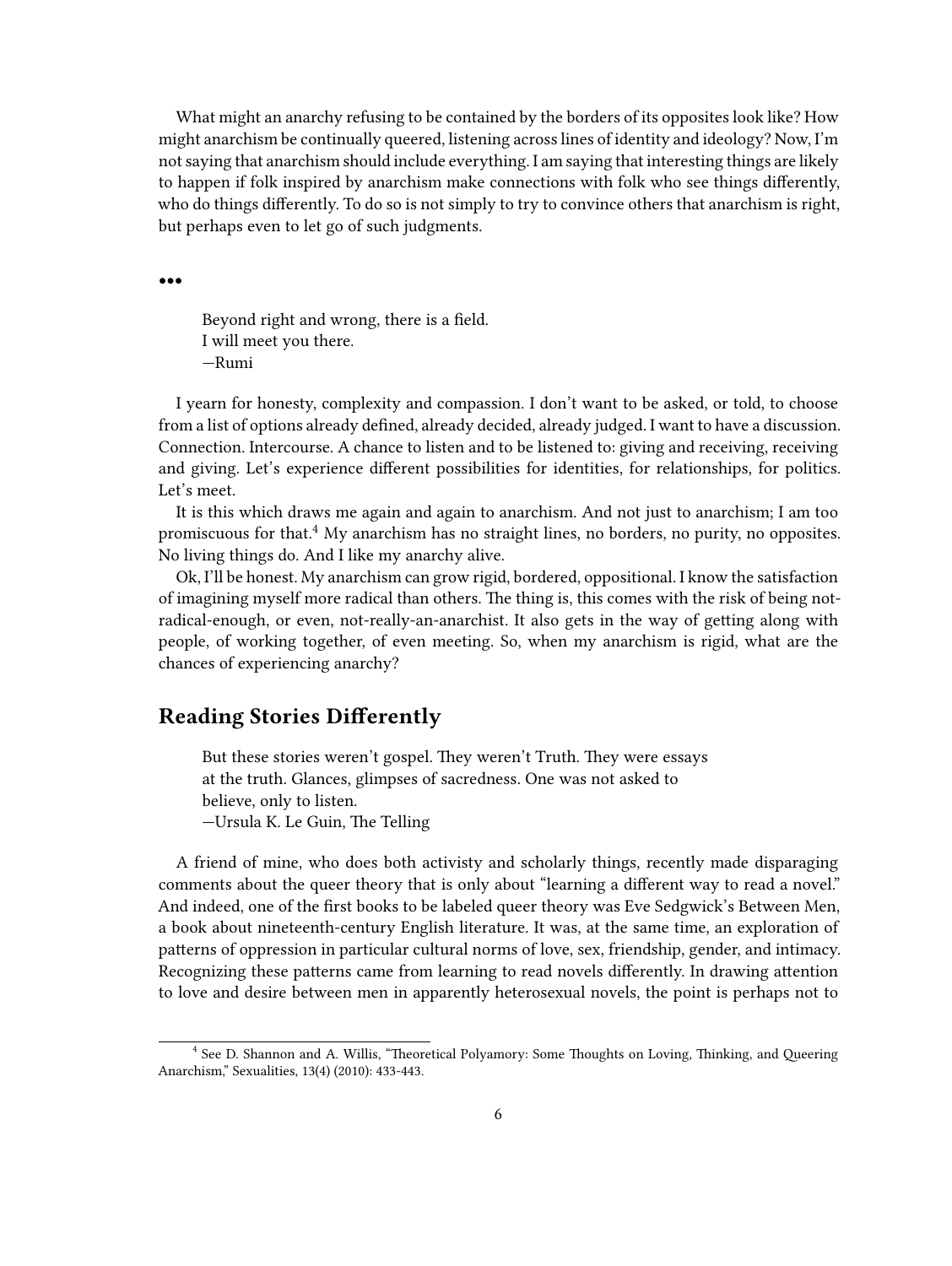say that this is really what the story is about. Rather, it unsettles our notion of how things really are and, therefore, what is possible.

Is this so different from the storytelling of Peter Kropotkin? Mutual Aid: A Factor in Evolution, invited a different reading of Darwin's theory, different from those who saw evolution as justification for Empire, those who imagined that survival of the fittest meant the most fit, the most dominant, the most masculine, the most "advanced." For Kropotkin, and I think for Darwin, too, fittest meant best able to fit in with other beings in an ecosystem. In other words, to cooperate.

\* \* \*

So, is cooperation better than competition? Is queer better than straight? Are those the right answers? Is that how I should live my life?

The way I see it, at the moment anyway, neither queer nor anarchy is about finding the right answers or working out the right way to live. Both are about the experience of connecting with others, with self. I almost always find it harder to connect with someone who is insisting that their story is THE story, their truth THE truth. Where's the space left for my story, my truth? Your story, your truth? How can different people, different creatures, different stories and voices learn to fit together if any one story tries to take up all of the space? Like the Zapatistas, I want to live in "a world where many worlds fit."

One of the principles of permaculture, an ethical design system or perhaps a revolution disguised as gardening, is that edges are the most productive areas in a system. Where the river meets the bank, the forest the meadow, or the sea the shore, there will be an abundance of life. The more that anarchism, a many branched river in our social ecosystem, mixes and mingles with swamp and stone, soil and soul, the more diverse forms of life will benefit.

Conversely, moral high ground is a cold, barren, and lonely land. I know—I've been there and I return from time to time. Highly rational and fiercely intellectual, it leaves no space for doubt, for complexity of feeling. Warmth toward self and other dwindles, for the cold numbs the heart. Shelter from pain, numbness, may be a form of protection from the horrors of witnessing violence and violation. Ah, but the numbed heart is also impervious to joy. And how queer can life be without joy? Seeking further distance and separation from the pain by climbing that moral high ground, I risk forgetting that my heart yearns for community, vitality, and play. Perhaps it is less of a forgetting and more of a learning not to listen. For pain is a signal, an awareness of being alive, a reminder of what is desired. Learning not to listen. Isn't that, too, the nature of the State?

### <span id="page-6-0"></span>**Care of the Self**

…the interplay of the care of the self…blends into pre-existing relations, giving them a new coloration and greater warmth. The care of the self—or the attention that one devotes to the care that others should take of themselves—appears then as an intensification of social relations. —Michael Foucault, The History of Sexuality, vol. 3: The Care of the Self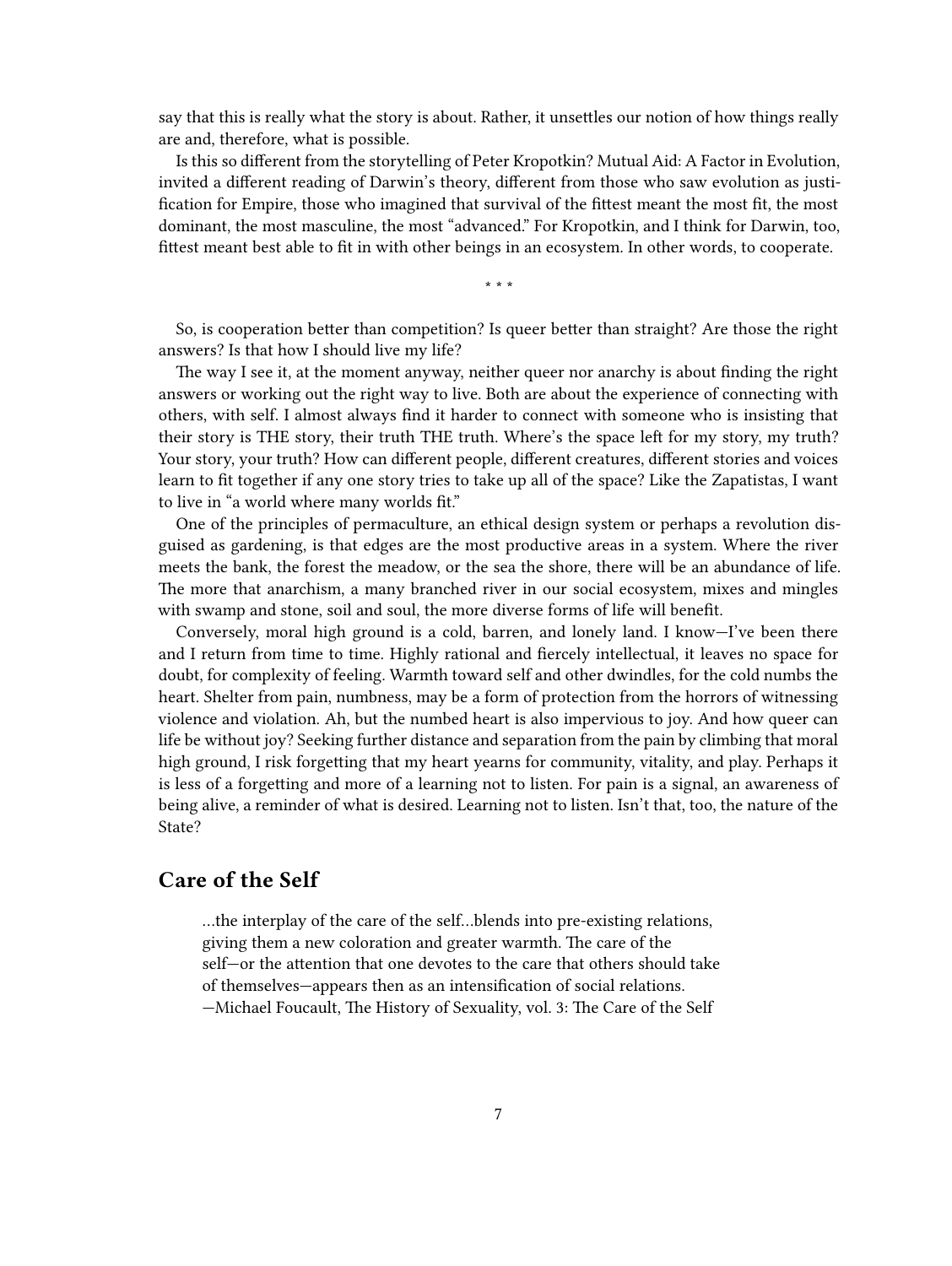In a queerly anarchist paper, Sian Sullivan asks, is an other world possible?<sup>5</sup> When state/empire/capital depends on carefully and continuously producing clear and hierarchical divisions between and within people, how can we make space for that which has been designated other? Declaring a politics to be non-hierarchical, anarchist, feminist, safe, or queer does not magically make this happen. It takes a different kind of magic—practice.

These hierarchies aren't just "out there." They are also in here: in the way we hold our bodies, in our thoughts, in our emotional reactions, in the ways we learn to see the world and to imagine what is real and what is possible. These hierarchies arise in the ways we relate to ourselves, to other humans, and to the rest of the natural world. And that's okay.

(Bear with me, here!)

There's this social psychologist called Thomas Scheff who was trying to understand why people conform (or, perhaps, why it's hard to be queer).<sup>6</sup> Drawing on a rather Kropotkinesque view of evolution, he reckoned that humans are basically cooperative and that maintaining this cooperation is a basic function of our emotions. We feel good ("pride") when our social bonds are strong and we feel bad ("shame") when relationships are at risk, because we depend on these relationships to live. Now, this is all well and good for getting along with each other. The trouble starts when we feel ashamed of our shame and get into this nasty spiral of beating ourselves up. He calls this pathological shame and offers it as a suggestion for understanding all the ways in which people conform to things that we know aren't good for us, for other people, or for the rest of the planet. This is why I say it's okay that hierarchies arise. If trying to be a good anarchist means always being anti-hierarchical, then anarchist relationships are always at risk of not being anarchist enough, thus feeding the spiral of pathological shame, of rigidity, of the State. Modesty may offer the middle ground, the convivial edge, between excessive pride and pathological shame.<sup>7</sup>

Since then, another radical social psychologist has developed a more complex emotional model of domination. Marshall Rosenberg, the founding practitioner of non-violent communication (NVC), also reckons that conformity and domination start in our everyday relationships.<sup>8</sup> He talks about the concept of emotional slavery—feeling responsible for other people's emotions. What happens when the beautiful anarchist desire for freedom and equality is held in this cage? I see in myself and in others an overwhelming compulsion to try to make everything equal, to make myself and others free. To make everything okay.

What if everything is already okay, even pain and shame? Rosenberg offers the radically compassionate perspective that absolutely everyone is doing the best thing they can imagine to meet life-serving desires/needs (e.g., order, community, play, food, shelter, etc.). There is no such thing as evil; there is nothing to oppose. Instead, we might learn to both empathize with the desires of others and to express our own. Sure, we might disagree about strategies for meeting those needs. I still get angry, sometimes, when seeing strategies that meet some people's needs while

<sup>5</sup> See S. Sullivan, "An Other World is Possible? On Representation, Rationalism and Romanticism in Social Forums," Ephemera, 5(2) (2005): 370-392. Online at http://www.ephemeraweb.org/journal/5-2/5-2ssullivan.pdf (accessed January 25, 2012).

<sup>6</sup> See T. J. Scheff, Microsociology: Discourse, Emotion, and Social Structure (Chicago: University of Chicago Press, 1990).

<sup>7</sup> See Ursula K Le Guin, "The Conversation of the Modest" in Wild Girls (Oakland, California: PM Press, 2011).

<sup>8</sup> See Marshall Rosenberg, Nonviolent Communication: A Language of Life (Encinitas, California: PuddleDancer Press, 2003).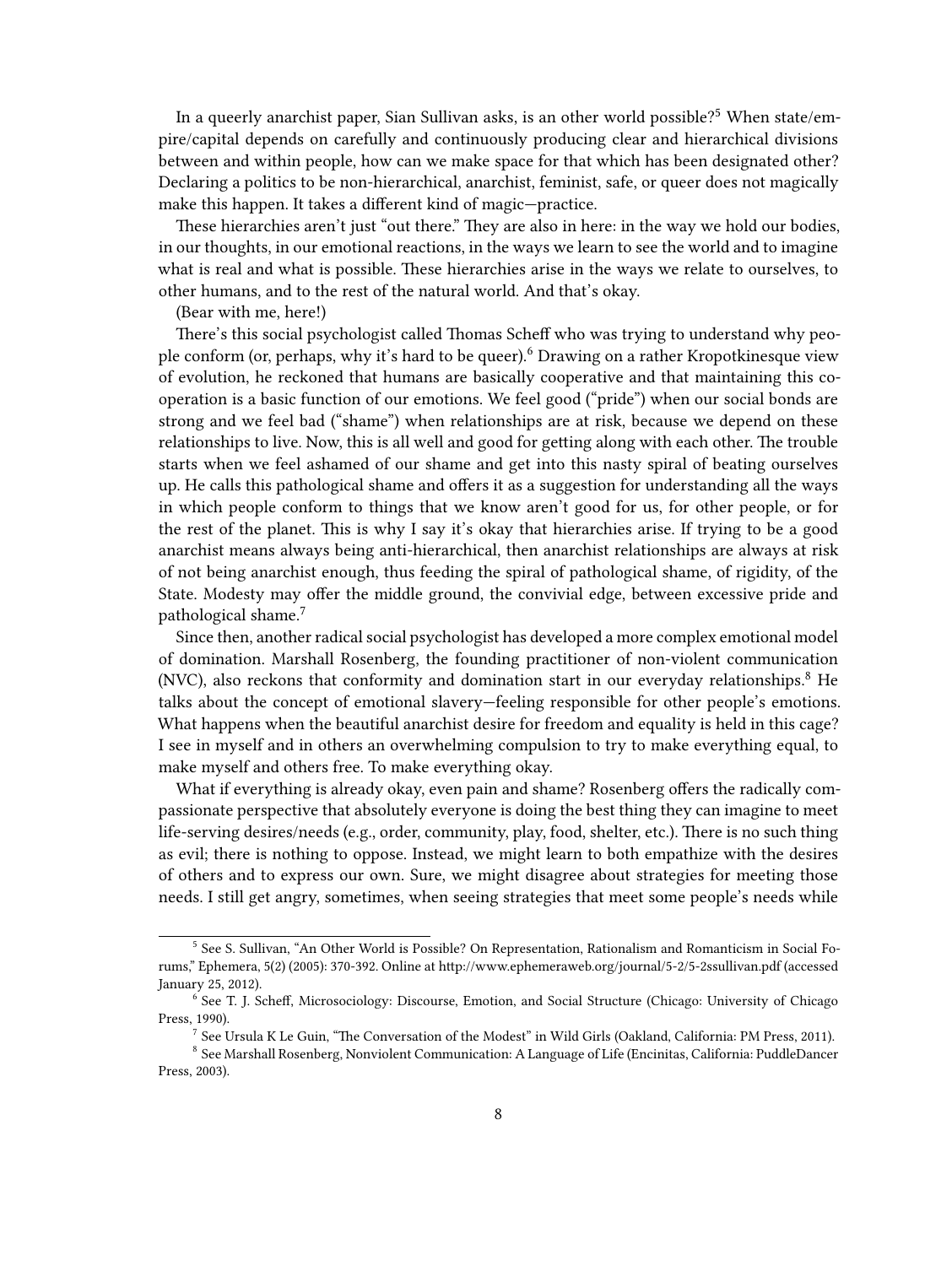ignoring others (like war, private property, or bullying). And blaming someone for that can be temporarily satisfying. The thing is, if I blame other people for not being perfectly anarchist already, then I end up blaming myself, too. I'm no perfect anarchist, either. How could I be? Where would I have learned these skills? Like everyone, I'm still practicing.

This is why I invite you to consider the very queer notion of an anarchism not based on opposition, but a politics that starts off accepting everything just as it is. From the basis of acceptance, we might then ask, what service can be offered? How can anarchy be nurtured, rather than demanded, forced? What ways of living and relating can we practice that are even more effective at meeting the needs of everyone for life, love, and freedom? And in what ways might we learn to accept the pain we feel when that doesn't happen, instead of distracting ourselves with resentment or chocolate? And in what ways might we learn to be gentle with ourselves when we realize we've been drawn to strategies of distraction or even domination?

#### <span id="page-8-0"></span>**Stillness in motion**

Prefer what is positive and multiple, difference over uniformity, flows over unities, mobile arrangements over systems. Believe that what is productive is not sedentary but nomadic. —Michel Foucault, Preface to Anti-Oedipus: Capitalism and Schizophrenia.

Bodies need to move, to play, to be well. Sedentary culture leads to great suffering. Bodies kept in line, in chairs at work stations or school desks. Bodies kept in order. The same goes for thoughts, for feelings.

To hold tightly—to shame, resentment, or any emotion or any story of how the world really is—is to be held tightly. This is not freedom. To hold gently is to be held gently. This, to me, is freedom. No opposition, no tension, between intimacy and spaciousness. Instead, there is a gentle dance that comes from a deep stillness.

To become anarchist, to become queer, is not easy. To learn to cross lines, to see that the lines are not even real, is a radical transformation for those of us who were raised to believe in them. But it need not be a struggle. Struggling against the world as it is, struggling against my experience, gets in my way. Sure, the world is not the world of my dreams. Why should it be? To stop my pain, or yours? Running from pain is a noisy affair. It distracts.

To learn to listen to yourself, to "let your life speak"<sup>9</sup> requires silence, peace. Otherwise, I know I get caught up in a rush of stories and feelings about what I should be doing, how I've not done enough. I forget to rest, to play. Is that radical?

Hold on, you might say. Of course we all need to rest and play. But how can we not oppose, for example, the Wall in Palestine/Israel? How can you say it's a fiction? It's concrete. Material. So, too, are the bullets and the tanks that maim and kill.

Bodies and the bullets are real. Painfully real. The concrete does not self-organize into a Wall. No border, invented by human minds, asserts its own existence. No gun shoots itself. There is human action behind every border, every wall. And behind these actions: emotions, beliefs. Why do some Israeli people support the Wall? Because, as I understand it, they are afraid. They are taught to believe that at least some Palestinians are dangerous enemies. They desire security, life.

<sup>9</sup> See Parker J. Palmer, Let Your Life Speak: Listening for the Voice of Vocation (San Francisco: Jossey-Bass, 1999).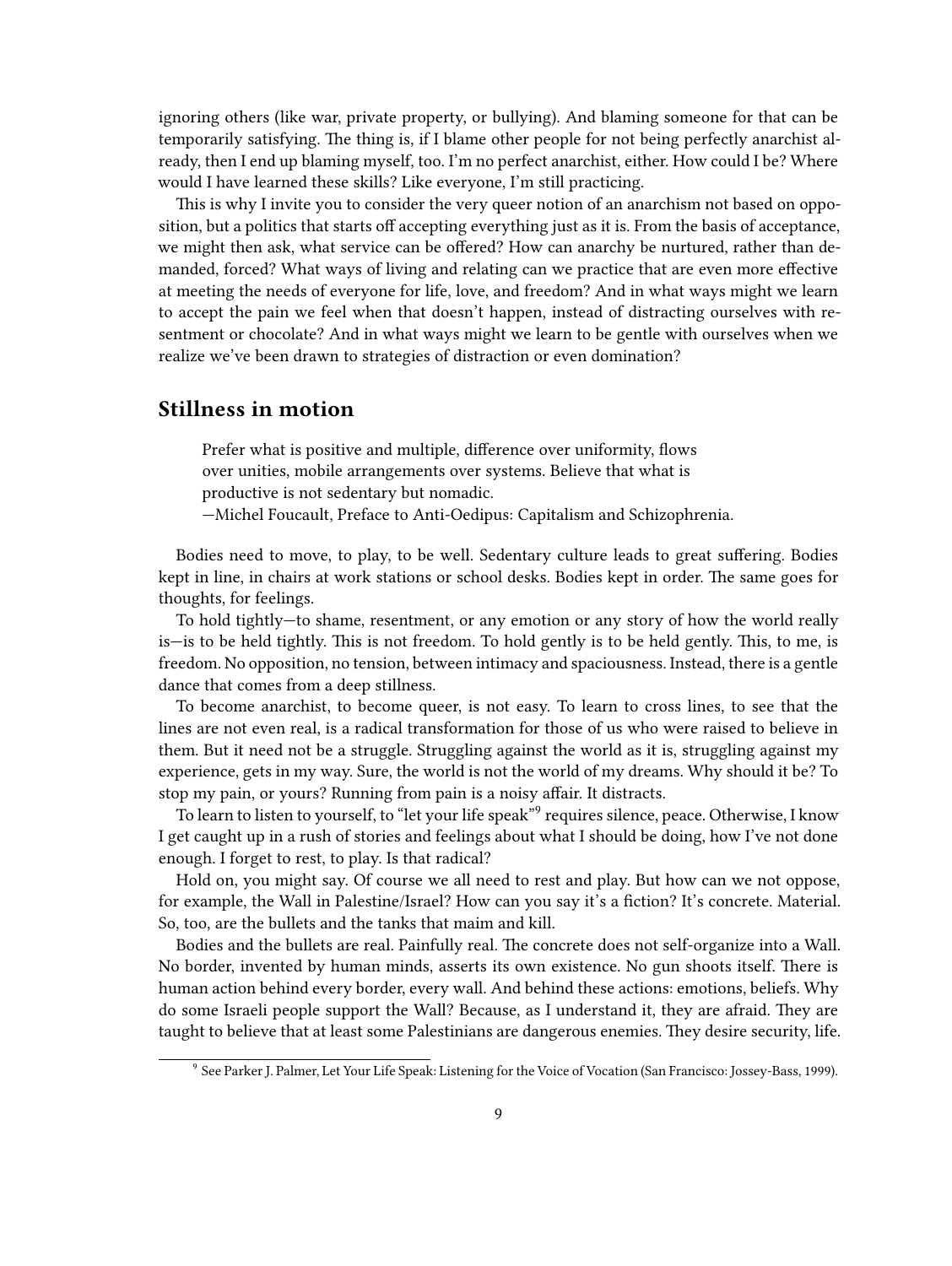When people act as soldiers, they believe, perhaps, that the border is real and must be defended. They may believe that those on one side are inherently different from those on the other. Or perhaps they believe, with their hearts and minds, that they have no choice other than to follow orders. To do otherwise, to relate otherwise, might simply be unimaginable.

#### <span id="page-9-0"></span>**A State of Mind**

The challenge we face is made up of specific patterns of behaviour among Settlers and our own people: choices made to support mentalities that developed in serving the colonization of our lands as well as the unrestrained greed and selfishness of mainstream society. We must add to this the superficial…justifications for the unnatural and misunderstood place and purpose of human beings in the world, an emphatic refusal to look inward, and an aggressive denial of the value of nature. —Taiaiake Alfred, Wasáse: Indigenous Pathways of Action and Freedom

…queer ecology is both about seeing beauty in the wounds of the world and taking responsibility to care for the world as it is.

—Catriona Mortimer-Sandilands, "Unnatural Passions?: Notes Toward a Queer Ecology"

I find myself coming again and again to what seems to me as a very queer conclusion. The most radical thing I do is meditate daily.

Raised in Settler society, I've learned to resist looking inward, to be frightened of what I might find there. But it's the best way I've found "to be one's self and yet in oneness with others, to feel deeply with all human beings and still retain one's own characteristic qualities," as Emma has called us to be, to feel. And so I invite you to consider, just to consider, meditation as an anarchist practice of freedom.

Here's a queer proposal: the State is always a state of mind. It's putting life in boxes and then judging it in terms of those boxes, those borders, as if they were what really mattered. It's trying to get other people to do what you want them to do without so much regard for their needs, their desires. It's self-consciousness, self-policing, self-promotion, self-obsession. It's anxiety and depression. It's hyperactivity stemming from the fantasy that being seen to be doing something is better than doing nothing, even if what you're doing might cause more harm than good. It's resentment at self and others for not doing it right, for not being good enough. It's the belief that security comes from control. And it's a source of tremendous suffering in the world.

It's also something I do. When I look inward, when I meditate, I can see how much the mind is attached to individualistic stories of myself: as important, as weak, as wonderful, as useless, as victim, hero, or villain. The stories fluctuate and change form. And when I believe them, they affect all of my relationships. I, too, can perform the State.

Judith Butler may have taught me that the performance of a role is merely a copy without original, but it is meditation that lets me see it with clear vision. Sitting down each morning, focusing my mind, observing the thoughts and emotions that pass through, I learn to not identify with them, to not get caught up in them, to not reject them. I'm learning the "art of allowing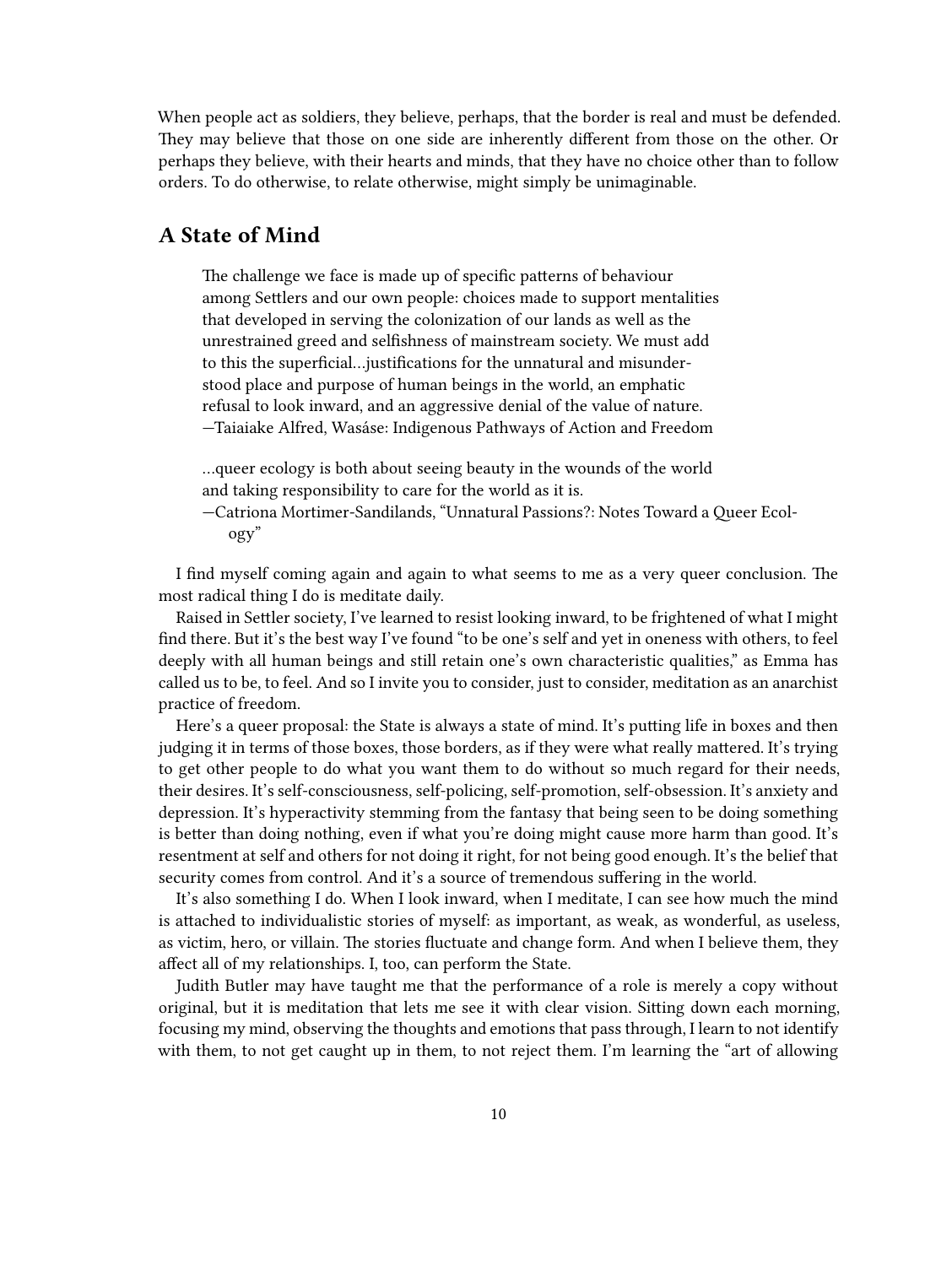everything to be as it is,"<sup>10</sup> which in turn helps with the many challenges of caring "for the world as it is," of seeing beauty in wounds. I'm learning to be playful with my sense of who I am, to let go the borders, the policing. It's so much easier for me to connect with others when the walls of the heart, of the individualized self, come down. And it's easier to let go of the walls if I don't judge them. Of course we learn to protect ourselves.

I practice meditation, not just for myself, but so that I can go out into the world unarmed. Unarmored. Enamored. When I feel a love for life itself, I see anarchy everywhere. I notice all the little ways, and not-so-little ways, that people already support each other, already speak for themselves, already listen to each other, already make decisions, and act together. These aren't just "seeds beneath the snow," as Colin Ward put it. They are blossoming flowers. An other world is not only possible, it already exists. I've felt it.

And when I again get caught up in my own thoughts, my own desires, my own stories about who I am, and who you are, what should have happened, how the world should be…then I see so little outside the dramas of my own mind. Everything I see, everyone I meet, I reinterpret through the lens of those fictions. I take myself and my beliefs very, very seriously. Just like the State.

Is it radical to hate myself for that? Is it radical to hate "cops," "capitalists," "politicians," "racists," or "homophobes" for that? In my own experience, the two are intimately intertwined. Inseparable.

And so I go inward before going out into the world. Letting my mind grow still, I am not ruled by my thoughts. Letting my heart open, I am able to love myself and others. And if I am called to fight, to protect those under threat, let me do it with love. Because if I'm not loving, it's not my revolution.

<sup>&</sup>lt;sup>10</sup> See Adyashanti, True Meditation: Discover the Freedom of Pure Awareness (Louisville, CO: Sounds True, 2006).